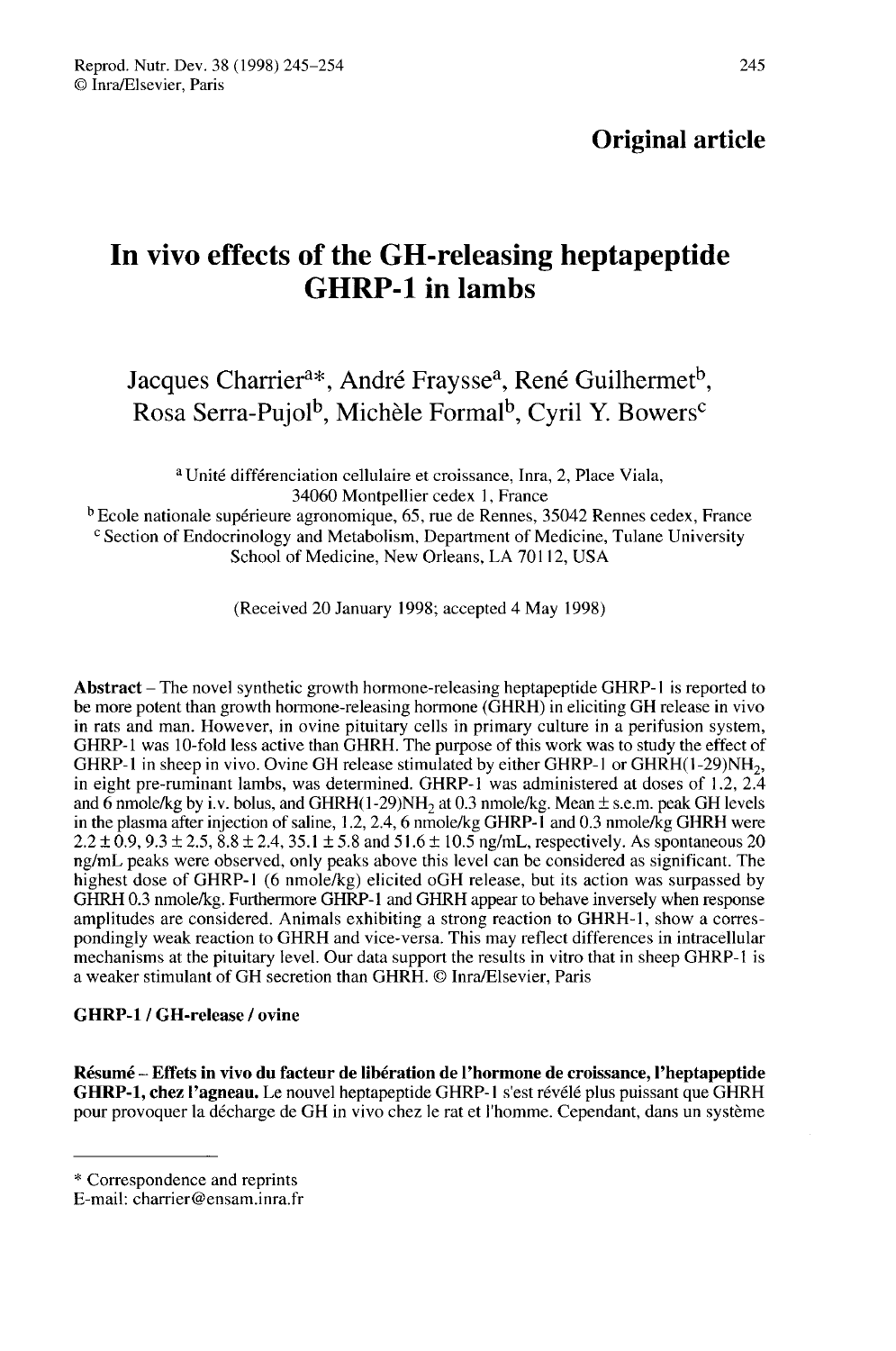de périfusion de cellules hypophysaires ovines en culture primaire, GHRP-1 s'est montré dix fois moins actif que GHRH. Le but de ce travail est d'étudier l'effet de GHRP-1 chez les ovins in vivo. La sécrétion d'oGH stimulée soit par GHRP-1 soit par GHRH(1-29)NH<sub>2</sub> a été déterminée chez huit agneaux préruminants. GHRP-1 a été administré aux doses de 1.2, 2.4 et 6 nmole/kg en bolus i.v. et GHRH(1-29)NH<sub>2</sub> à 0.3 nmole/kg. La valeur moyenne ± s.e.m. du pic de GH 246<br> **bolus i.v. et GHRH**. Le but de ce travail est d'étudier l'effet de GHRP-1 s'est montré dix<br>
fois moins actif que GHRH. Le but de ce travail est d'étudier l'effet de GHRP-1 chez les ovins in<br>
vivo. La sécrétion d'oGH plasmatique après injection d'une solution saline, de 1.2, 2.4 ou 6 nmole/kg de GHRP-1 ou de 0.3 nmole/kg de GHRH a été respectivement de 2.2  $\pm$  0.9, 9.3  $\pm$  2.5, 8.8  $\pm$  2.4, 35.1  $\pm$  5.8 et 51.6  $\pm$  10.5 ng/mL. Des pics spontanés atteignant 20 ng/mL ayant été observés, seuls les pics dépassant cette valeur peuvent être considérés comme étant provoqués. Dans ces conditions seule la dose de 6 nmole/kg de GHRP-1 s'est montrée efficace, moins cependant que celle de 0.3 nmole/kg de GHRH. Par ailleurs, les amplitudes de réponses aux deux sécrétagogues tendent à s'opposer : les animaux qui répondent bien à l'un réagissent mal à l'autre, et inversement, reflet possible de mécanismes intracellulaires différents au niveau de l'hypophyse. Ces résultats étayent ceux établis in vitro, montrant que chez les ovins GHRP-1 est un sécrétagogue de GH moins puissant que GHRH. © Inra/Elsevier, Paris

# GHRP-1 / sécrétion GH / ovins

# 1. INTRODUCTION

The first synthetic growth hormone (GH)-releasing peptides (GHRP) were reported in 1977 [6, 7], several years before the isolation and sequencing of the physiological human growth hormonereleasing hormone (GHRH) by Guillemin et al. [25] and Rivier et al. [40] in 1982. The first pentapeptides synthesized were not very potent in vitro and inactive in vivo. Bowers et al. [8] constructed a potent growth hormone releasing peptide (GHRP), the hexapeptide His-DTrp-Ala-<br>Trp-DPhe-Lys-NH<sub>2</sub>, which specifically before the isolation and sequencing of the<br>physiological human growth hormone-<br>releasing hormone (GHRH) by Guillemin<br>et al. [25] and Rivier et al. [40] in 1982.<br>The first pentapeptides synthesized were<br>not very potent in elicited release of GH in vitro and in vivo. In man, a low dose of GHRP  $(0.1 \mu g/kg)$ injected intravenously (i.v.) causes release of GH [11]. GHRP also stimulates release of GH in rat, primate, chick, porcine, ovine and bovine species [8, 10, 19, 20, 31]. Furthermore the peptide is efficient if orally administered in rats, dogs and monkeys [43], and in man [14, 27]; however, its effect is about 300-fold less potent than when administered i.v.

Both GHRP and GHRH act directly on pituitary somatotrophs, but different intracellular mechanisms may be involved. Although both act synergistically [4, 9-11, 17], a GHRP antagonist inhibits the in vitro response to GHRP but not to GHRH [11, 17]. GHRH raises the intracellular level of cAMP in the pituitary, whereas GHRP does not [17]. GHRP receptors are different to GHRH and opiate receptors, in the pituitary and the hypothalamus [9, 18, 39]. GHRP and GHRH also elicit different patterns of GH secretion [36].

The mechanism of action of GHRP is complex in that it does not stimulate endogenous GHRH release [41 ] or inhibit SRIF release [13]. Bowers et al. [13] postulated that GHRP releases an unidentified hypothalamic factor (U-factor) which interacts synergistically with GHRH and stimulates the pituitary to release GH. The GH-releasing action of GHRP would then depend on the presence of GHRH. This has also been suggested by Bercu et al. [3] who showed that in rats endogenous GHRH contributes to full expression of exogenous GHRP activity in vivo.

A second generation GH-releasing peptide appeared a few years ago, the heptapeptide Ala-His-DBNal-Ala-Trp-DPhe-<br>Lys-NH<sub>2</sub> (GHRP-1), three times more Record generation GH-releasing pep-<br>tide appeared a few years ago, the hepta-<br>peptide Ala-His-DBNal-Ala-Trp-DPhe-<br>Lys-NH<sub>2</sub> (GHRP-1), three times more<br>potent than GHRP in rat and man, GHRP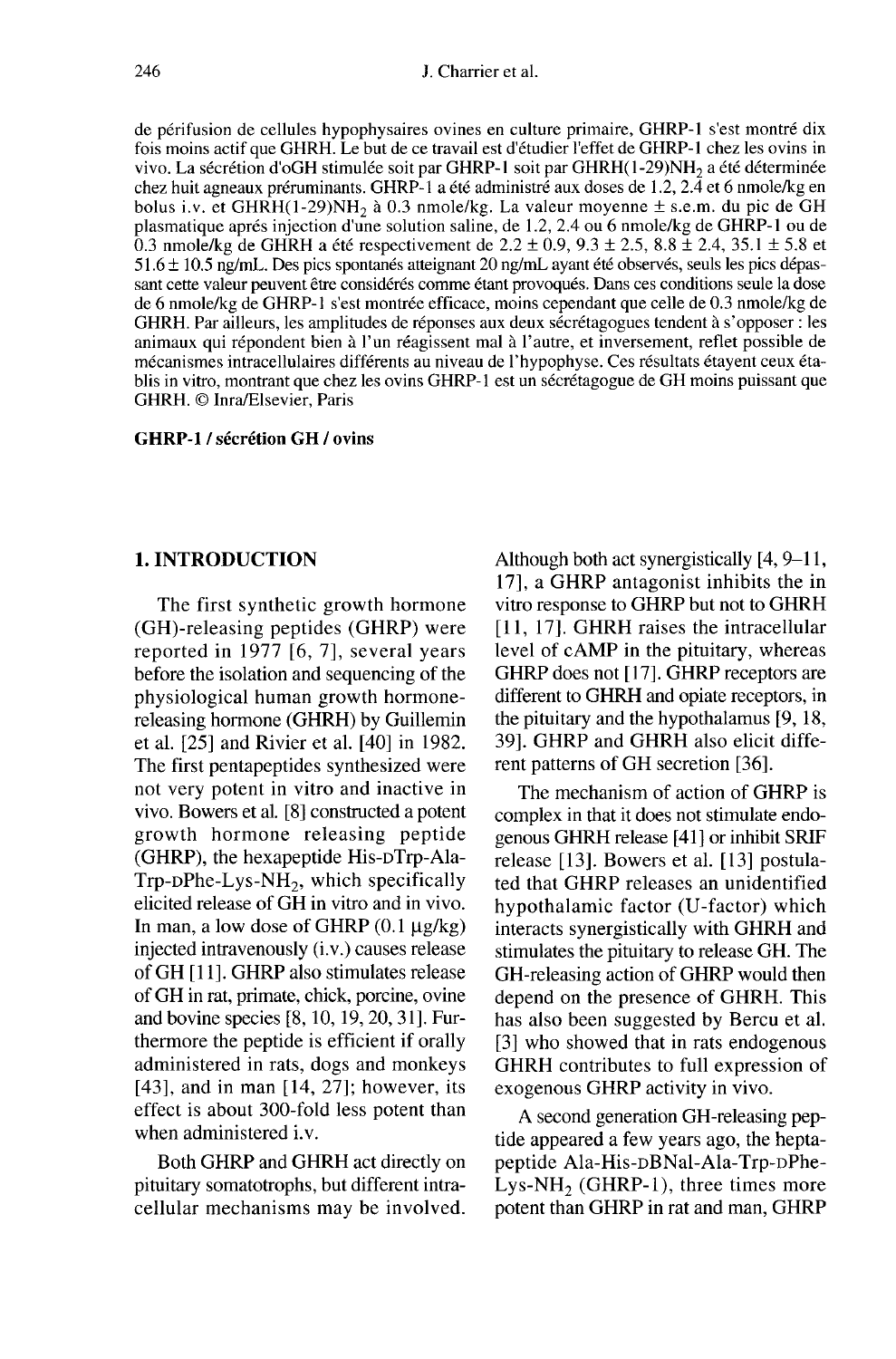itself being more potent than GHRH(1- In vivo effects of GHRP-1 in lambs<br>itself being more potent than GHRH $(1 - 2$ . MATERIA<br>44)NH<sub>2</sub> [12]. Like GHRP, GHRP-1 is active in man when administered orally [12], and its action is not consistent with inhibition of SRIF release. Human and animal data indicate that GHRP-1 acts in the same way as GHRP. The GHRPs act on different receptors to GHRH and have distinct endocrine and probably molecular mechanism [15, 32, 34].

In rat pituitary monolayer cell cultures, Akman et al. [1] reported that GHRP-1 Akman et al. [1] reported that GHRP-1<br>treatment leads to an increase in  $[Ca^{2+}]_i$ .<br>The same result was reported using<br>GHRP-6 [16, 28]. The rise in  $[Ca^{2+}]_i$  pro-<br>vokes GH release by a cAMP-indepen-The same result was reported using<br>GHRP-6 [16, 28]. The rise in  $[Ca<sup>2+</sup>]$ ; provokes GH release by a cAMP-independent mechanism. Furthermore GHRP-1 induced  $[Ca<sup>2+</sup>]$ <sub>i</sub> increase, and GH release, are inhibited by somatostatin, whereas cAMP elevating agents have an additive effect on the GHRP-1-stimulated GH release. This indicates that these cAMP elevating agents stimulate GH release by a distinct mechanism to GHRP-1. In a continuous perifusion system of ovine pituitary cells where GH was released at a constant rate, its secretion was increased by GHRH or GHRPs [46].

GHRH and the GHRPs stimulate GH release by mechanisms involving a common step: an increase in calcium influx. This confirms the data of Akman et al. [1] ] on the rat. However, the GHRPs do not act on the GHRH receptors.

The ability of GHRH and GHRPs to stimulate GH release in ovine pituitary cells was compared. The small peptides were found to be ten-fold less potent than GHRH. The maximal effects of the GHRPs were similar, but significantly less than the maximal effect of GHRH [46, 47]. These results are in contrast to the observations in rats and humans, where GHRP is more effective. This study in lambs investigates the action of the novel peptide GHRP-1 in vivo.

# 2. MATERIALS AND METHODS

# 2.1. Animals

Eight Lacaune lambs were trained to live in individual metabolic boxes for 2 weeks before the experiment. At the beginning of the injection period they weighed  $16.5 \pm 0.3$  kg and  $18.2 \pm 0.2$  kg on the last day of injection. They were fed ad libitum with a standard reconstituted milk, and injected every 2 or 3 days. They were weighed prior to injection and the dose was calculated for each individual weight. On the day prior to the experiment one catheter was implanted in an external jugular vein for test administration, and another in the contra-lateral jugular, for blood collection.

#### 2.2. Experimental design

Each animal received a dose of GHRP-1 equivalent to 1, 2 or 5  $\mu$ g active peptide/kg  $(\approx 1.2, 2.4$  or 6.0 nmole/kg), or saline (controls).

To avoid day-to-day variations, lambs were allocated at random to a double Latin square  $(2 \times 4$  lambs, 4 treatments, 4 experimental days). ( $\equiv$  1.2, 2.4 or 6.0 nmole/kg), or saline<br>(controls).<br>To avoid day-to-day variations, lambs were<br>allocated at random to a double Latin square<br>(2 × 4 lambs, 4 treatments, 4 experimental<br>days).<br>An additional series of inje

An additional series of injections was set<br>up with GHRH(1-29)NH<sub>2</sub> 1  $\mu$ g/kg ( $\approx$  0.3 nmole/kg) for comparison.

All injections were performed at 10.00 a.m.

We have reported that response to GHRH in lambs is very rapid (1 min; [2]), but nothing is known about the in vivo response to GHRP-1 in this species. We chose a sampling period of up to 5 h after injection to allow the detection of any late response or rebound, as occurs in bovines [37, 38].

Blood samples were collected in heparinized tubes containing iniprol (a protease inhibitor) 10 min prior to and immediately before injection. This sampling schedule has been shown in our previous works to reflect valid mean basal levels [2, 33]. Samples were then taken at 10, 20, 30, 40, 50, 60, 70, 80, 90, 100, 110, 120, 150, 180, 240 and 300 min postinjection, placed on ice, centrifuged and the plasma kept at -20 °C until assayed.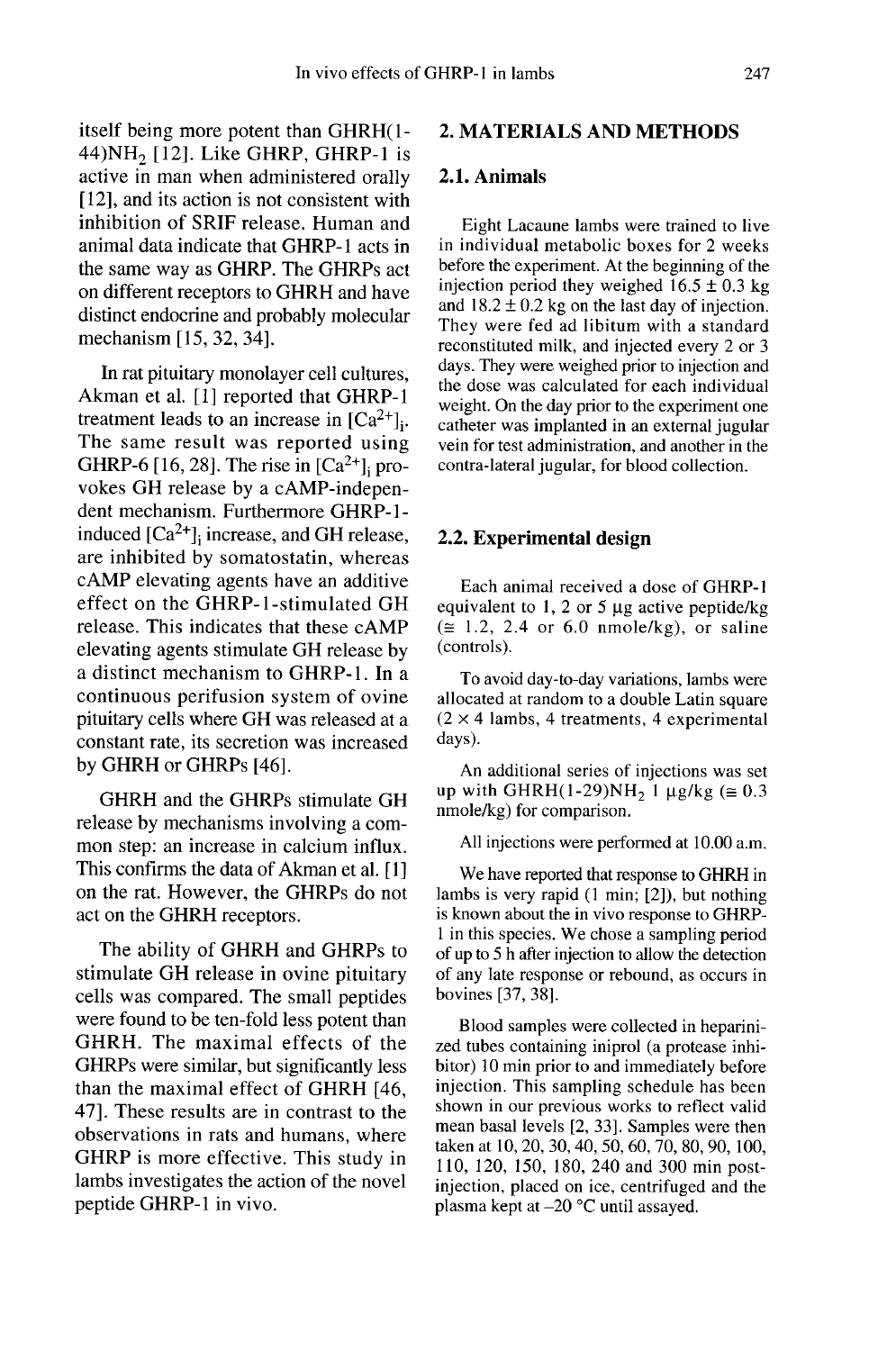# 2.3. GH assay

GH levels were measured using a standard homologue double-antibody RIA. Ovine growth hormone (NIDDK oGH-1-4, lot # AFP-8758 C) and anti-oGH rabbit serum (NIDDK-ANTI-oGH-2, lot # AFP-C0123080) were kindly provided by the NHPP. Ovine GH was 125-labelled by the chloramine-T method, followed by a two-step purification by gel chromatography on G-50 and G-100 Sephadex columns. !25I (ref. IMS 30) was purchased from Amersham, Les Ulis, France. The second antibody, anti rabbit gamma-globulin sheep antiserum was a gift from Dr J.P. Dulor, Inra, Montpellier.

To eliminate inter-assay variation, all samples were run in duplicate in the same assay. The sensitivity of the assay was 0.5 ngGH/mL and the intra-assay coefficient of variation at 10 ngGH/mL was 5 %.

# 2.4. Statistics

Individual responses to GH-releasing peptides were compared using the paired Student's t-test. The response curves from 10 to 50 min after injection of both peptides were compared for each animal, and correlation indices for peak responses of each animal to both peptides were calculated.

# 3. RESULTS

The average basal level of oGH was  $5.8 \pm 0.4$  ng/mL, with individual average basal levels varying between 2.1 and 10.4 ng/mL. Ovine GH levels ranging between 0.5 and 20.2 ng/mL were detected in individual animals. Since spontaneous GH pulses of up to 20 ng/mL were recorded, only peaks above this level were considered significant. Lambs respond to GHRP-1 by releasing GH (figure 1); however, the response depended on the dose. The low doses were inefficient, and only the highest dose (6 nmole/kg) led to GH<br>release, but did not elicit as high a peak as 0.3 nmole/kg GHRH 1-29. GH peaks generally occurred within 10 min of injection, and the time taken to return to normal

levels depended on the height of the peak. Since doses I .2 and 2.4 nmole/kg did not induce GH curves above the controls (figure 2), only the responses to 6 nmole/kg GHRP-1 were compared to GHRH. The mean peak value of  $35.1 \pm 5.8$  ng/mL induced by 6 nmole/kg GHRP-1 is very significantly different  $(P < 0.001)$  to that induced by 0.3 nmole/kg GHRH,  $51.6 \pm$ 10.5 ng/mL. In all lambs but three, the response to GHRH was higher than that to the highest dose of GHRP-1. In lamb no. 8, both responses were similar, and in lambs nos 3 and 5 no response to GHRH was observed. The results in *figure 3* show maximum GH peaks within 20 min postinjection. Responses to GHRH and GHRP-1 appeared to be inversely correlated. If we exclude lamb no. 6, the highest peak in response to GHRH in lambs nos 7 and 4 corresponded to the lowest responses to GHRP-1, and conversely the highest response to GHRP-1 in lambs nos 3 and 5 corresponded to the lowest reaction to GHRH (figure 3). For each animal the response curve to GHRP-1 during the effective period (10-50 min post-injection), was plotted against that for GHRH, using the paired Student's  $t$ -test. A significant inverse correlation exists at the  $P =$ 0.05 level ( $r = -0.76$ ) if data on lamb no. 6 are excluded. However, if these data are included, the inverse correlation is no longer significant.

# 4. DISCUSSION

As in humans and rats, i.v. bolus injection of GHRP-1 induces a rapid pituitary GH release in pre-ruminant lambs. However, sensitivity to the peptide varies greatly between species and according to the experimental conditions. In some species the small synthetic peptides are more potent than GHRH. For instance, in young barrows when an equal amount of either<br>GHRP or GHRH(1-29)NH<sub>2</sub> was admition of GHRP-1 induces a rapid pituitary<br>GH release in pre-ruminant lambs. How-<br>ever, sensitivity to the peptide varies<br>greatly between species and according to<br>the experimental conditions. In some spe-<br>cies the small syn nistered by either s.c. or i.v. the hexapeptide elicited a higher GH response [20];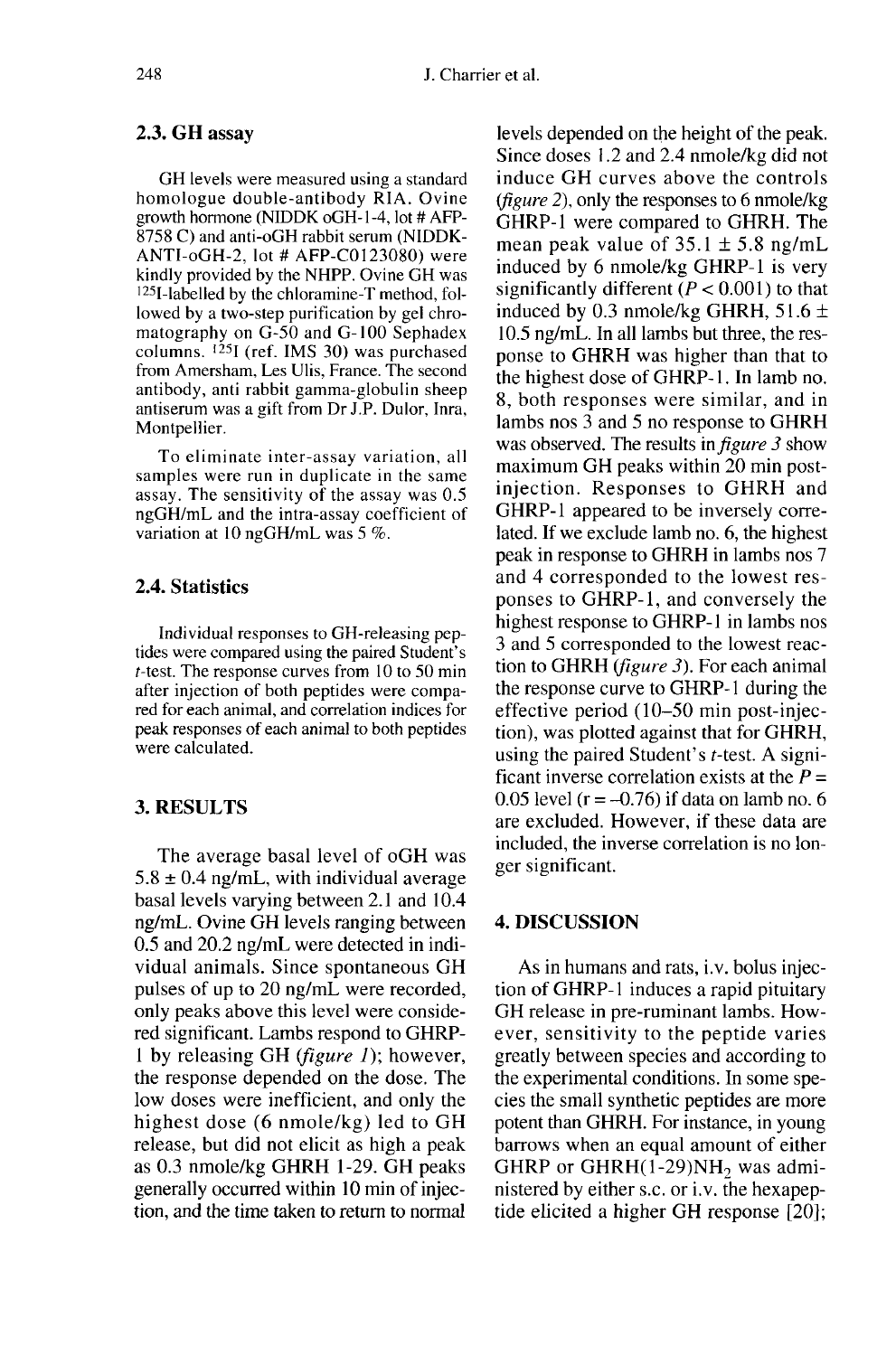

however, no correction was made for the molar ratio. In monkeys, orally administered GHRP was reported to be 5-20 times more effective than in rats or dogs [43]. The data of Wu et al. [46], taken with our current results, show that GHRP-1 is much less effective in ovine species than in rats or humans. In rat pituitary cell culture, maximal GH release by the same molar concentration of GHRH and GHRP-1 was similar. The increase in intracellular  $[Ca<sup>2+</sup>]$ , was also comparable in both cases [1]. By contrast in a similar system GHRP was far less potent ( $ED<sub>50</sub>$  at 9 nM) than GHRH (1-44)NH2 ( $ED_{50}$  at 1.6 nM) to releasing GH [42].

In humans in vivo, the same i.v. dose  $(1 \mu g/kg)$  of GHRP-1 was three times more potent than GHRP, which was in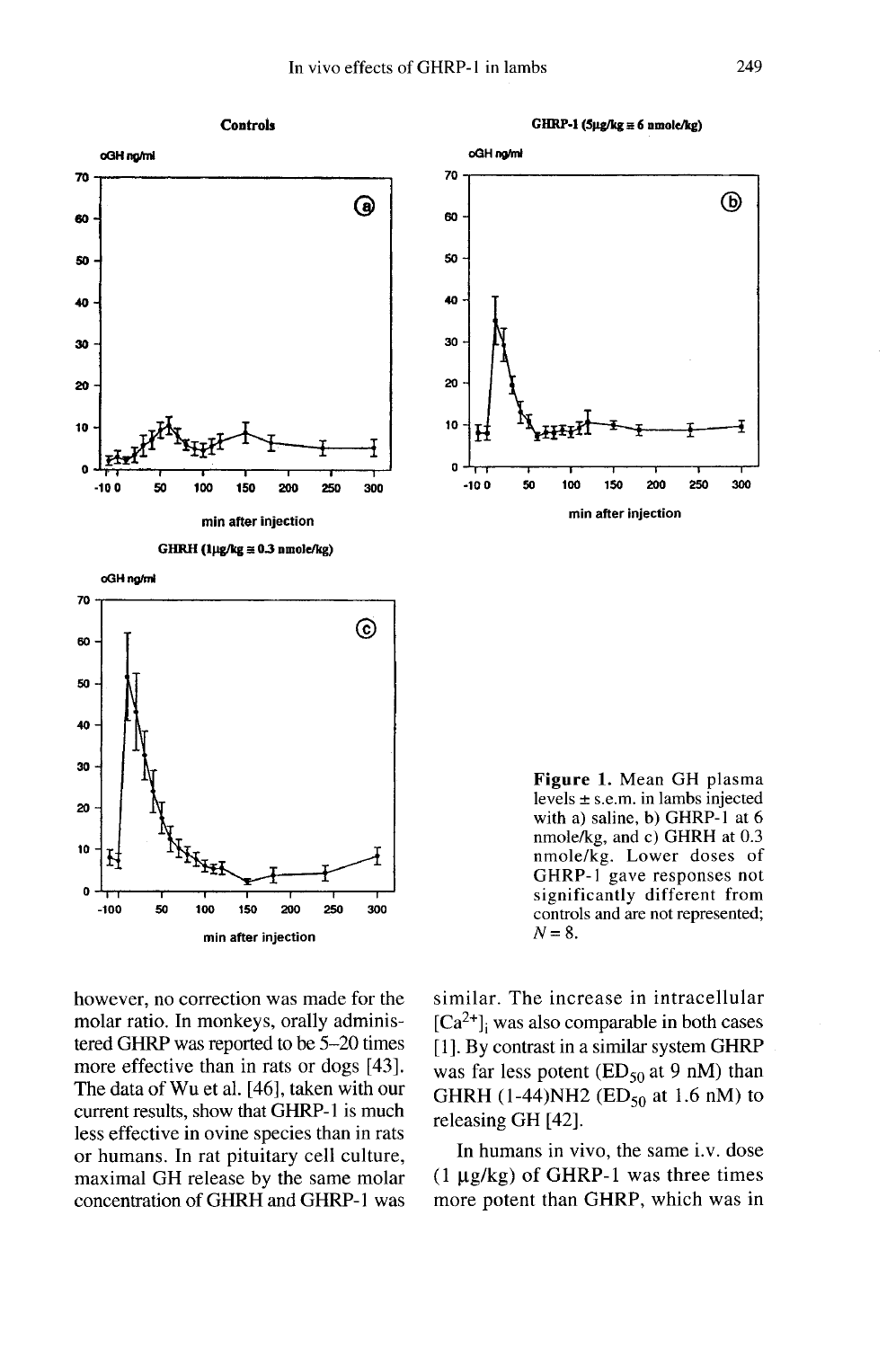

Figure 2. Individual responses of eight lambs to a single injection of: saline, 1.2, 2.4 or 6 nmole/kg of GHRP-1 or 0.3 nmole/kg GHRH 1-29.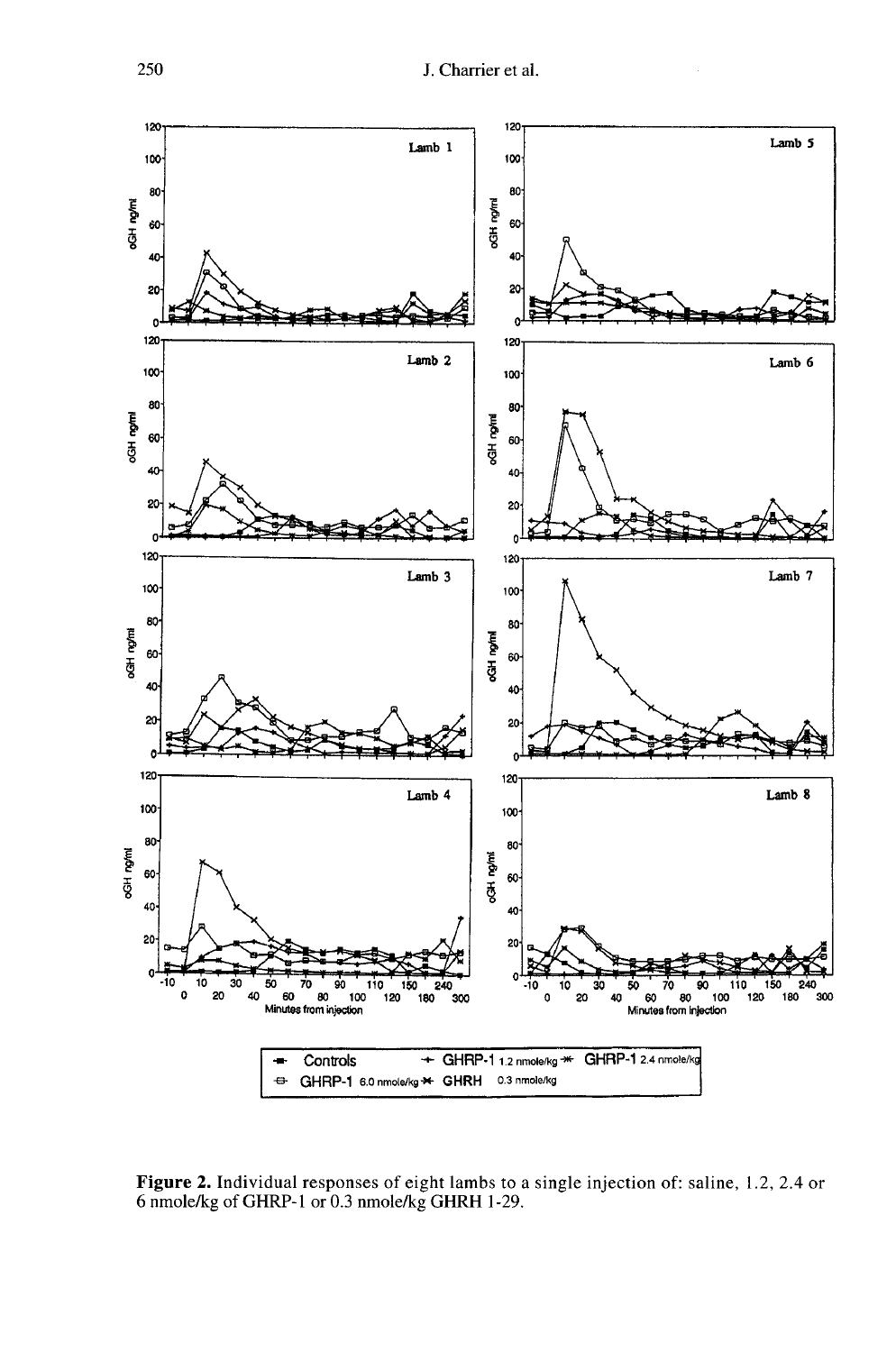turn twice as potent as GHRH in stimulating GH release [12]. Thus, the ivo effects o<br> $(1-44)NH<sub>2</sub>$ . Thus, the dose of  $1 \mu g/kg$  GHRP-1 was approximately six-fold more potent than 1  $\mu$ g/kg of GHRH(1-44)NH<sub>2</sub>. These comparisons In vivo effects of<br>turn twice as potent as GHRH (1-44)NH<sub>2</sub><br>in stimulating GH release [12]. Thus, the<br>dose of 1 µg/kg GHRP-1 was approxima-<br>tely six-fold more potent than 1 µg/kg of<br>GHRH(1-44)NH<sub>2</sub>. These comparisons<br>were rected for the molar ratio, the GHRPs (six or seven amino acid residues) being six- to seven-fold smaller than native GHRH (44 residues). Even after such a correction, GHRP-1 is at least as potent as GHRH. SHAT(1-44)<br>
were based on weight, and should be corrected for the molar ratio, the GHRPs (six dual resp<br>
or seven amino acid residues) being six-to<br>
injection<br>
seven-fold smaller than native GHRH (44 0.0016) w<br>
residues).

In contrast, in lambs GHRP-1 is much<br>less active than  $GHRH(1-29)NH_2$ . This cannot be attributed to a difference in potency between the native GHRH and its analogue 1-29, because on a molar residues). Even after such a correction,<br>GHRP-1 is at least as potent as GHRH.<br>In contrast, in lambs GHRP-1 is much<br>less active than GHRH(1-29)NH<sub>2</sub>. This<br>cannot be attributed to a difference in<br>potency between the native basis, GHRH $(1-44)NH<sub>2</sub>$  and GHRH $(1-29)$ <br>NH<sub>2</sub> are equipotent in ovine species both in vitro [5] and in vivo [2]. This is further supported by the finding that all GHRH analogues greater than the 1-27 sequence are as potent as the native GHRH(1- 44)NH<sub>2</sub> [26, 35, 44].

The mean peak values of  $35.1 \pm 5.8$ ng/mL for 6 nmole/kg GHRP-1 and 51.6 ± 10.5 ng/mL for 0.3 nmole/kg GHRH show that the heptapeptide is less potent than GHRH in this experiment. This is confirmed by statistical analysis: individual responses from 10 to 50 min after injection are significantly greater  $(P =$ 0.0016) with GHRH than with GHRP-1. Therefore, our in vivo results reinforce those of Wu et al. [46] who found that in<br>ovine pituitary cells in primary culture the<br>half-maximal effective dose  $(ED_{50})$  of<br>GHRP-1 was one order of magnitude ovine pituitary cells in primary culture the<br>half-maximal effective dose  $(ED_{50})$  of GHRP-1 was one order of magnitude higher than that of GHRH. They also reported that the maximal response to GHRH in GH release was significantly greater than that to the heptapeptide, and that GHRH and GHRP-1 do not act synergistically, as they do in the rat. Furthermore, different GHRPs act via different mechanisms, suggesting the existence of different subtypes of GHRP receptor in the rat and sheep [46]. Ovines differ from



Maximum GH peaks within 20 min post-injection

Figure 3. Maximum GH peaks within 20 min post-injection in lambs injected with secretagogues. Peak values are given in a decreasing order of response to GHRH. For the means, s.e.m. is given. Animal identification is indicated on the abscissa.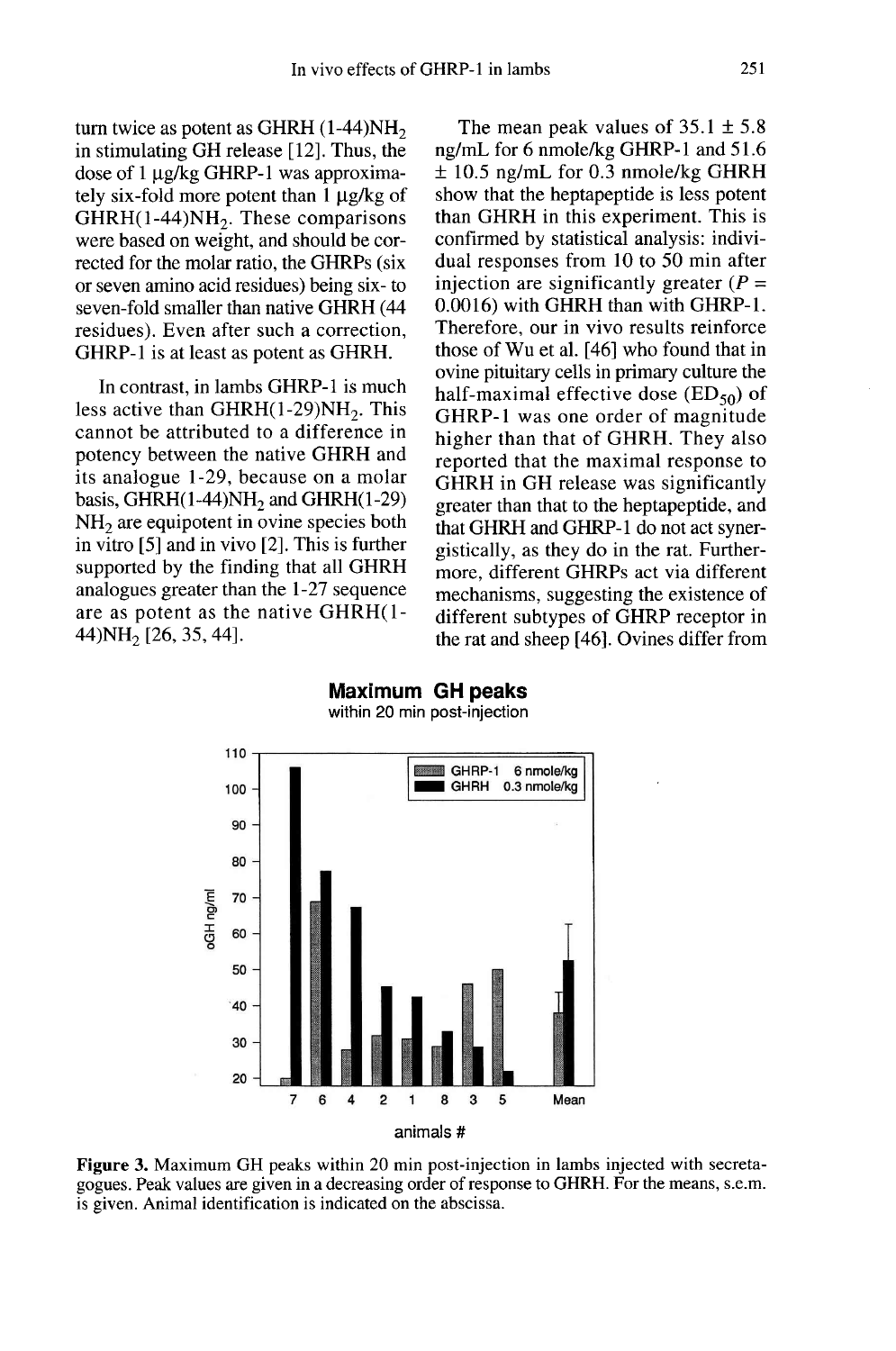other species studied in this respect. Wide variations are commonly observed in basal GH levels in ovine species not only between animals but also from one day to the next in the same lamb [33], and wide variations in spontaneous or GH-releasing peptide induced secretory patterns of GH were also observed [2]. The tendency of responses to be opposed (high with GHRH and low with GHRP-1, or inversely, figure 3), might reflect a more sensitized intracellular mechanism of response to GHRH than to GHRP-1 (lamb nos 7, 4, 2 and 1) or inversely (lamb nos 5 and 3), since it is thought that they work independently. A case such as lamb no. 6, which responds to both GHRP-1 and GHRH may have an hypophyseal/hypothalamic equipment sensitive to both secretagogues. The amplitude of the peaks observed in this experiment is significantly less than that reported by Bowers et al. [8] with the hexapeptide GHRP; however, the doses differ greatly: 6 nmole/kg  $\approx$  $5 \mu g/kg$  versus  $2 \mu g/kg$  (ratio 1:400). With higher doses, we may have obtained higher and more sustained responses.

In older ovines, Guillaume et al. [24] reported that the GH blood level and GHRH portal level were stimulated less than 2.5-fold by 25  $\mu$ g/kg (about 30 nmole/kg) hexarelin (a methyl derivative of GHRP-6), though this peptide was a potent stimulator of GH secretion in rats and humans at much lower doses [22, 30, 45]. These results further support the evidence that ovines are less sensitive to GHRPs than many other species. With bolus injections of 10  $\mu$ g GHRP-6/kg, Fletcher et al. [21] obtained a rise in GH plasma levels in only two thirds of ewes, which did not follow either the GHRH or SRIF pathway. And Howard et al. [29] have recently reported the existence of an endogenous system, distinct from GHRH and somatostatin, that participates in the regulation of GH release. These data suggest that the GHRPs act via specific receptors, and the more recent data strongly

suggest the existence of a natural GHRPlike ligand which has not yet been identified [23].

In conclusion, GHRP-1 was less potent in the lambs investigated here than  $GHRH(1-29)NH<sub>2</sub>$  in inducing the release ret al.<br>
suggest the existence of a natural GHRP-<br>
like ligand which has not yet been identi-<br>
fied [23].<br>
In conclusion, GHRP-1 was less potent<br>
in the lambs investigated here than<br>
GHRH(1-29)NH<sub>2</sub> in inducing the release of pituitary GH. Whether it is active per os in ovines is not yet known, but considering the need to multiply the dose by 300 to obtain the same response as that following injection, suggests that this is not an appropriate method for routine use. Thus, its practical interest in the field of agro-<br>nomy and veterinary science for promoting or improving the main GH effects, such as growth or defatting of farm animals, must be questioned, at least in ovines.

# ACKNOWLEDGEMENTS

The authors wish to thank the members of the NIDDK program for supplying oGH and oGH-antiserum, Dr J.P. Dulor for the gift of 2nd antibody for RIA and Susan Fraysse for reviewing the English.

# **REFERENCES**

- [1] ]Akman M.S., Girard M., O'Brien L.F., Ho A.K., Chik C.L., Mechanisms of action of a second generation Growth Hormone-Releasing Peptide (Ala-His-D-BNal-Ala-Trp-D-**ERENCES**<br>Akman M.S., Girard M., O'Brien L.F., Hc<br>A.K., Chik C.L., Mechanisms of action of a<br>second generation Growth Hormone-Relea-<br>sing Peptide (Ala-His-D-BNal-Ala-Trp-D-<br>Phe-Lys-NH<sub>2</sub>) in rat anterior pituitary cells,<br>E Endocrinology 132 (1993) 1286-1291.
- [2] Barenton B., Duclos M., Diaz J., Deletang F., Dulor J.P., Blanchard M., Charrier J., Characteristics of growth hormone response to the administration of growth hormone-releasing hormone (GRF) in the lamb, Reprod. Nutr. Dev. 27 (1987) 491-500.
- [3] Bercu B.B., Yang S.W., Masuda R., Walker R.F., Role of selected endogenous peptides in growth hormone-releasing hexapeptide activity: analysis of Growth Hormone-Releasing Hormone, Thyroid Hormone-Releasing Hormone, and Gonadotropin-Releasing Hormone, Endocrinology 130 (1992) 2579-2586. Buchain D., Dations M., Data 3, Decreaming F., Dulor J.P., Blanchard M., Charrier J., Charmen racteristics of growth hormone response to the administration of growth hormone-releasing hormone (GRF) in the lamb, Reprod. Nut
- [4] Blake A.D., Smith R.G., Desensitization studies using perifused pituitary cells show that growth hormone-releasing hormone and His-<br> $D-Trp-Ala-Trp-D-Phe-Lys-NH<sub>2</sub>$  stimulate growth hormone release through distinct recep tor sites, J. Endocrinol. 129 (1991) 11-19.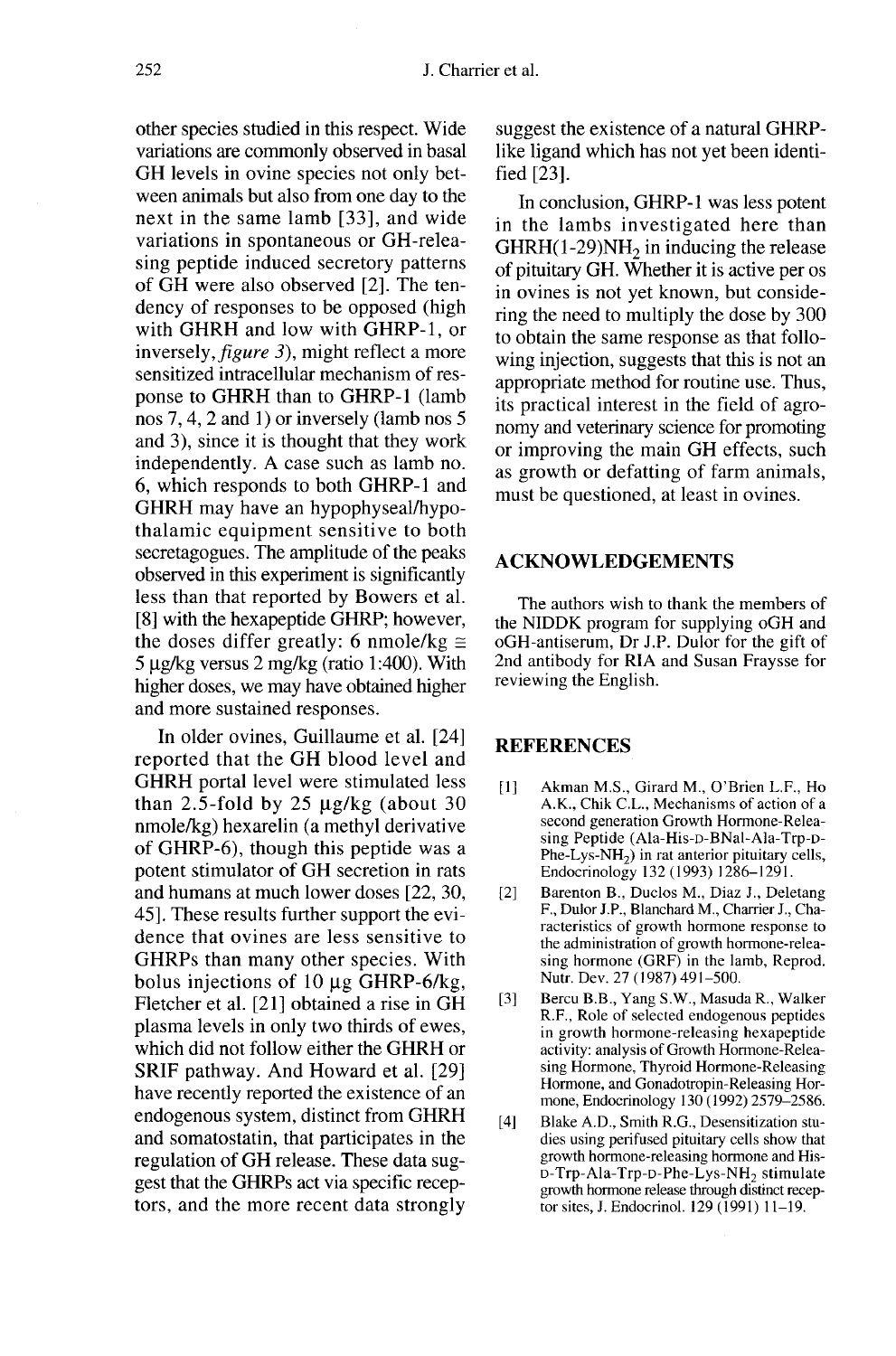- [5] Blanchard M., Etude de la regulation de la sécrétion de l'hormone de croissance par les cellules hypophysaires en culture primaire tal chez l'ovin, thesis Dr Pharm., Montpellier I University, 1989.
- [6] Bowers C.Y., Chang J.K., Fong T.T.W., A synthetic pentapeptide which specifically releases GH, in vitro, 59th Annual Meeting of the Endocrine Society, Chicago IL, 1977, p. 232 (abstract).
- [7] Bowers C.Y., Chang J.K., Momany F.A., Folkers K., Effect of the enkephalins and enkephalin analogs on release of pituitary hormones, in vitro, in: Maclntyre G., Szelke H. (Eds.), Molecular Endocrinology, Elsevier/North Holland, Amsterdam, 1977, pp. 287-292. ract).<br>
C.Y., Chang J.K., Momany F.A., Fol-<br>
Effect of the enkephalins and enke-<br>
alalogs on release of pituitary hor-<br>
artico, in: Machlyre G., Szelke H.<br>
Molecular Endocrinology, Else-<br>
H. Holland, Amsterdam, 1977, pp.<br>
- [8] Bowers C.Y., Momany F.A., Reynolds G.A., Hong A., On the in vitro and in vivo activity of a new synthetic hexapeptide that acts on the pituitary to specifically release Growth Hormone, Endocrinology 114 (1984) 1537-1545.
- [9] Bowers C.Y., Sartor O., Reynolds G.A., Chang D., Momany F.A., Evidence that GRF and GH-RP, His-DTrp-Ala-Trp-DPhe-Lys-NH<sub>2</sub>, act on different receptors to release GH, Proc. 67th Meeting of the Endocrine Soc., The Endocrine Society, Baltimore, MD, 1985, p. 38.
- [10] Bowers C.Y., Sartor O., Reynolds G.A., Chang D., Studies in subhuman primates with growth hormone releasing peptides, Proc. 68th Meeting of the Endocrine Society, The Endocrine Society, Anaheim, CA, 1986, p. 146.
- [11] Bowers C.Y., Reynolds G.A., Durham D., Barrera C.M., Pezzoli S.S., Thorner M.O., Growth-Hormone (GH)-Releasing Peptide stimulates GH release in normal men and acts synegistically with GH-Releasing Hormone, J. Clin. Endocrinol. Metab. 70 (t990) 975-982.
- [12] Bowers C.Y., Reynolds G.A., Barrera C.M., A second generation of GH releasing heptapeptide, Poster at the 73th Annual Meeting of the Endocrine Society, Bethesda, MD, 1991.
- [13] Bowers C.Y., Sartor A.O., Reynolds G.A., Badger T.M., On the actions of the Growth Hormone-releasing hexapeptide, GHRP, Endocrinology 128 (1991) 2027-2035.
- [14] Bowers C.Y., Alster D.K., Frentz J.M., The Growth Hormone-Releasing activity of a synthetic hexapeptide in normal men and short statured children after oral administration, J. Clin. Endocrinol. Metab. 74 (1992) 292-298.
- [15] Bowers C.Y., Newell D., Granda-Ayala R., Garcia M., Barrera C., Comparative studies on GH releaser in younger and older men and women, 74th Meeting of the Endocrine Soc., Westerville, OH, 1992.
- [16] Bresson-Bepoldin L., Dufy-Barbe L., GHRP-6 induces a biphasic calcium response in rat pituitary somatotrophs, Cell Calcium 15 (1994) 247-258.
- [17] Cheng K., Chang W.W.S., Bareto A., Convey E.M., Smith R.G., The synergistic effects of His-D-Trp-Ala-Trp-D-Phe-Lys-NH<sub>2</sub> on growth 253<br>Bresson-Bepoldin L., Dufy-Barbe L., GHRP-6 induces a biphasic calcium response in rat<br>pituitary somatotrophs, Cell Calcium 15<br>(1994) 247–258.<br>Cheng K., Chang W.W.S., Bareto A., Convey<br>E.M., Smith R.G., The synergistic GH release and intracellular adenosine 3',5' monophosphate accumulation in rat primary pituitary cell culture, Endocrinology 124 (1989) 2791-2798.
- [18] Codd E.E., Shu A.Y.L., Walker R.F., Binding of a growth hormone releasing hexapeptide to specific hypothalamic and pituitary binding sites, Neuropharmacology 28 ( 1989) 1139-1144.
- [19] Croom W.J., Leonard E.S., Baker P.K., Kraft L.A., Ricks C.A., The effects of synthetic growth hormone releasing hexapeptide BI 679 on serum growth hormone levels and production in lactating dairy cattle, J. Anim. Sci. 67 (suppl. 1) (1984) 109 (abstract).
- [20] Doscher M.E., Baker P.K., Kraft L.A., Ricks C.A., Effect of a synthetic growth hormone releasing hexapeptide (BI 679) and growth hormone releasing factor (GRF) on serum growth hormone levels in barrows, J. Anim. Sci. 59 (suppl. 1) (1984) 218 (abstract).
- [21] Fletcher T.P., Thomas G.B., Clarke I.J., Growth hormone-releasing hormone and somatostatin concentrations in the hypophysial portal blood of conscious sheep during the infusion of growth hormone-releasing peptide-6, Domest. Anim. Endocrinol. 13(3) (1996)251-258.
- [22] Ghigo E., Arvat E., Gianotti L., Imbimbo B.P., Lenaerts V., Deghenghi R., Camanni F., Growth hormone-releasing activity of hexarelin, a new synthetic hexapeptide after intravenous, subcutaneous, intranasal, and oral administration in man, J. Clin. Endocrinol. Metab. 78 (1994) 693-698.
- [23] Ghigo E., Arvat E., Muccioli G., Camanni F., Growth hormone-releasing peptides, Eur. J. Endocrinol. 136 (5) (1997) 445–460.
- [24] Guillaume V., Magnan E., Cataldi M., Dutour A., Sauze N., Renard M., Razafindraibe H., Conte-Devolx B., Deghenghi R., Lenaerts V., Oliver C., Growth Hormone (GH)-Releasing Hormone secretion is stimulated by a new GH-releasing hexapeptide in sheep, Endocrinology 135 (1994) 1073-1076.
- [25] Guillemin R., Brazeau P., Bohlen P., Esch F., Ling N., Wehrenberg W.B., Growth Hormone-releasing factor from a human pan creatic tumor that caused acromegaly, Science 218 (1982) 585.
- [26] Hart LC., Chadwick P.M.E., Coert A., James S., Simmonds A.D., Effect of different growth hormone-releasing factors on the concentra-